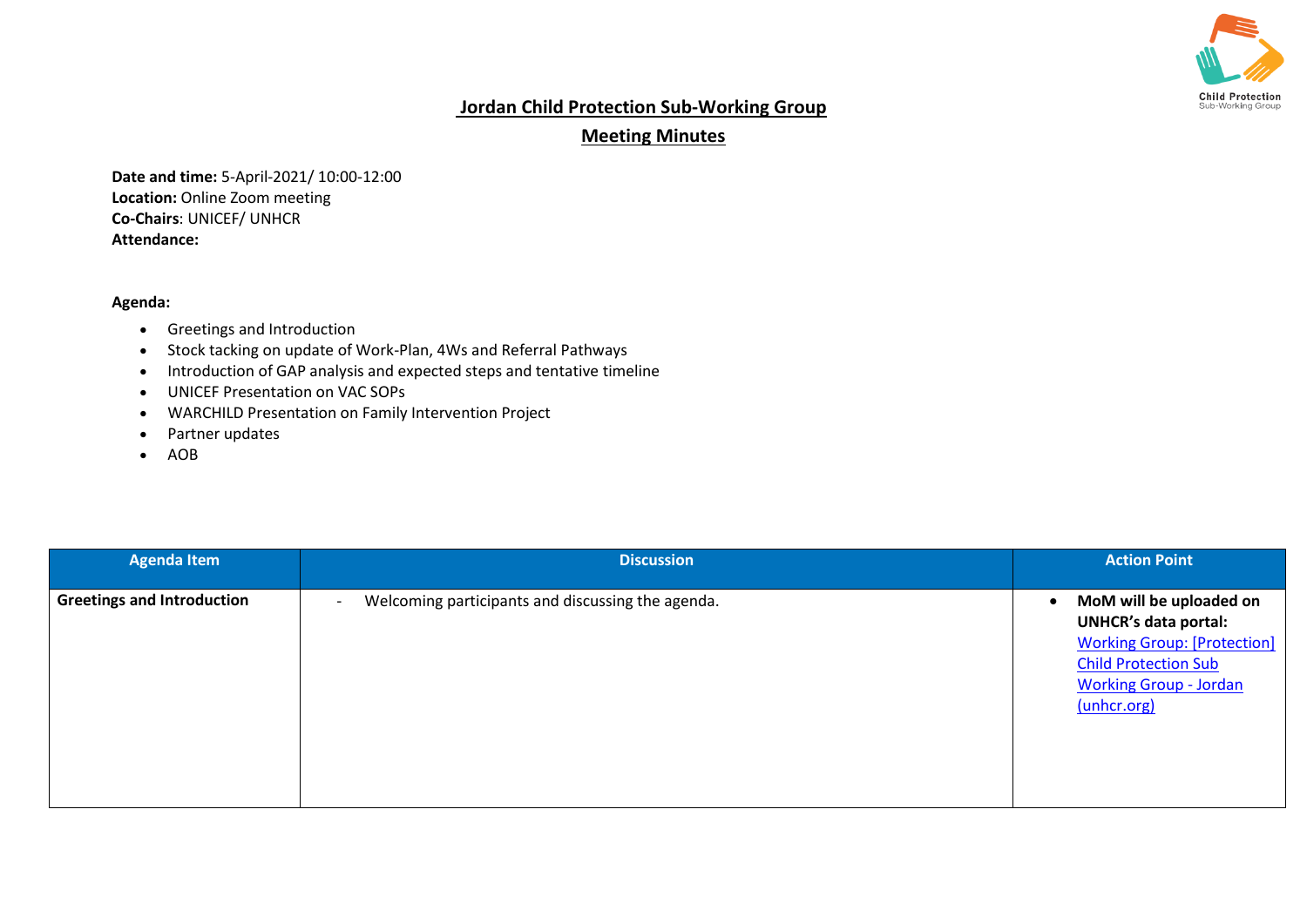

| Stock tacking on update of<br>Work-Plan, 4Ws and Referral<br>Pathways               | Workplan was updated and will be finalized and shared with members along with other<br>documents.<br>4Ws and referral pathways: did not receive many confirmations, members were requested<br>to provide their inputs by the end of the week. If there are no inputs co-chairs will finalize<br>these documents. Filling the 4Ws and referral pathways is important to confirm activities<br>and it is also linked to funding.<br>JHF funding:<br>Will check requests from members against referral pathways to see if it's within the scope.<br>Regularity of attendance to the CP SWG is an important actor.                                                                                                                                                                                                                                                                                                                                                                                                                           | Sub-Working Group<br>Referrals (EN):<br>https://docs.google.com/do<br>cument/d/18XLp0pQebvKzU<br>7pMujM1VyW AxeQxipm/e<br>dit<br><b>Referrals (AR):</b><br>$\bullet$<br>https://docs.google.com/do<br>cument/d/1vxJ250am1mxnt<br>hJXEOk 3-<br>qQuirNYqmN/edit#<br>4Ws:<br>https://docs.google.com/spr<br>eadsheets/d/10BIAU1MwgP<br>x1unhZQEx5NUo1Qhy55qrc<br>/edit#gid=3104759 |
|-------------------------------------------------------------------------------------|------------------------------------------------------------------------------------------------------------------------------------------------------------------------------------------------------------------------------------------------------------------------------------------------------------------------------------------------------------------------------------------------------------------------------------------------------------------------------------------------------------------------------------------------------------------------------------------------------------------------------------------------------------------------------------------------------------------------------------------------------------------------------------------------------------------------------------------------------------------------------------------------------------------------------------------------------------------------------------------------------------------------------------------|---------------------------------------------------------------------------------------------------------------------------------------------------------------------------------------------------------------------------------------------------------------------------------------------------------------------------------------------------------------------------------|
| <b>Introduction of GAP analysis and</b><br>expected steps and tentative<br>timeline | Working on updating the GAP analysis since the last update was in 2019. Co-chairs are<br>planning to have an online workshop by dividing members into groups and each group will<br>have a facilitator to guide the discussion. After that there will be a discussion amongst all<br>groups so that all members can be involved.<br>Various topics and concerns will be discussed such as child labor and child marriage in<br>addition to coordination modalities and other topics.<br>Facilitators' role will be important, members who are interested to facilitate were asked to<br>participate, otherwise co-chairs can nominate facilitators.<br>Planning to have a preparatory meeting with facilitators to discuss their roles and tasks<br>before the workshop.<br>Finally, co-chairs will collect information and share it with members.<br>The workshop will take place around the second half of June.<br>More emails on that will be shared with members.<br>Will use standards and indicators from 2019 and build on them. | <b>Members</b><br>who<br>are<br>interested to facilitate the<br>workshop can send an<br>email to co-chairs                                                                                                                                                                                                                                                                      |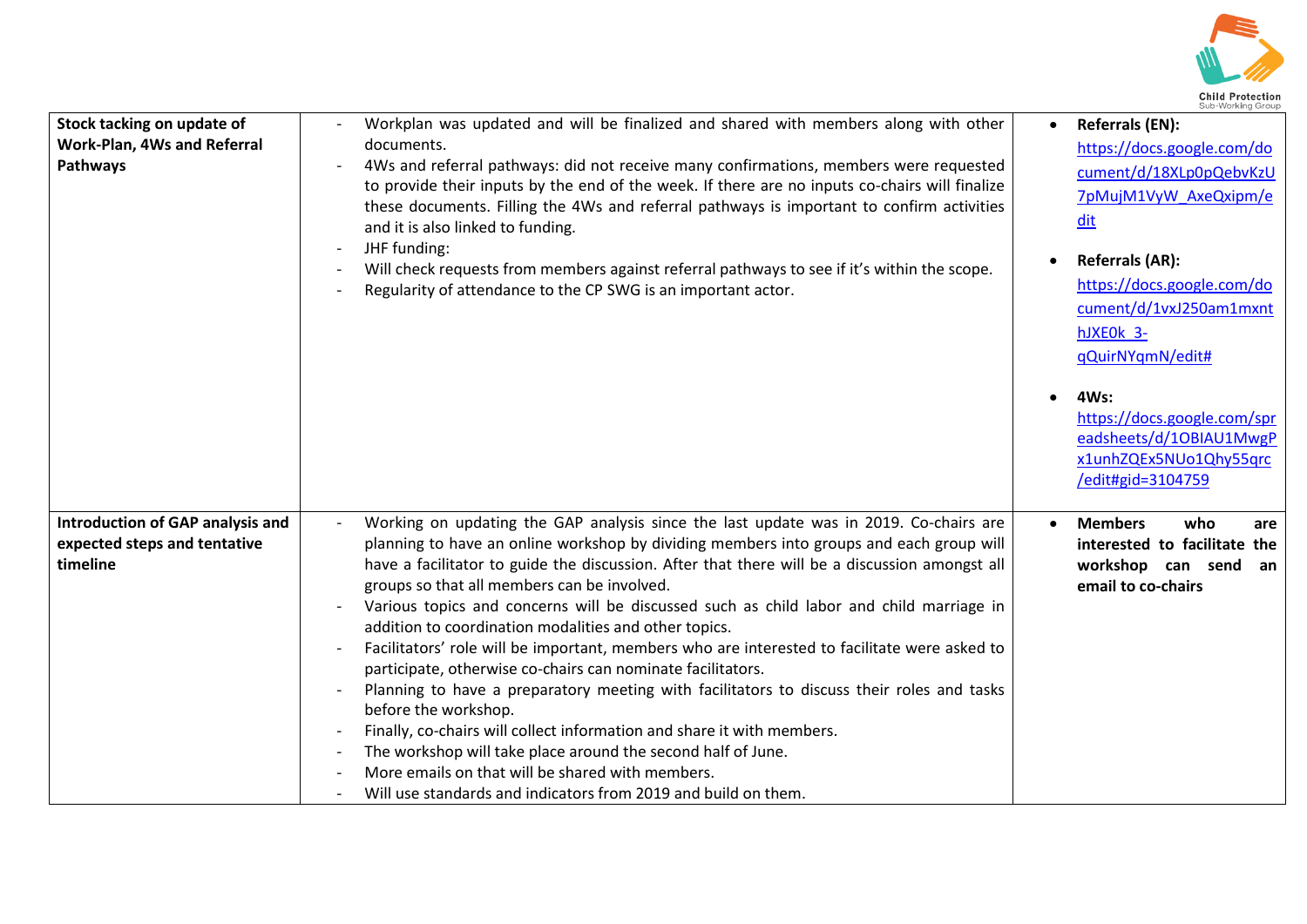

|                                   | Co-chairs will share 2019 GAP analysis as a reference. It is important to reflect COVID-19                                                                    |                                    |
|-----------------------------------|---------------------------------------------------------------------------------------------------------------------------------------------------------------|------------------------------------|
|                                   | situation. Email will be shared to call for facilitation nominations.                                                                                         |                                    |
|                                   |                                                                                                                                                               |                                    |
| <b>UNICEF Presentation on VAC</b> | A guide to educational procedures to deal with cases of domestic violence, child protection                                                                   | <b>Presentation will be shared</b> |
| <b>SOPs</b>                       | and school violence.                                                                                                                                          | with members                       |
|                                   | This guidance aims to confirm and complete what was accomplished nationally, it was                                                                           |                                    |
|                                   | prepared based on all national procedures and protocols that are related to dealing with<br>cases of violence in all its forms.                               |                                    |
|                                   |                                                                                                                                                               |                                    |
|                                   | Procedures guide goals for MoE:                                                                                                                               |                                    |
|                                   | Finding a work directory that enables workers in the MoE to respond to the needs of cases.<br>Find a common language between workers in the MoE and partners. |                                    |
|                                   | Define roles and responsibilities for all workers in MoE according to a multi-enterprise                                                                      |                                    |
|                                   | approach.                                                                                                                                                     |                                    |
|                                   | Saving time and effort.<br>$\overline{\phantom{a}}$                                                                                                           |                                    |
|                                   | Facilitate review and audit process.                                                                                                                          |                                    |
|                                   | Facilitate means of partnership between service providers by using specific modules.                                                                          |                                    |
|                                   | Enhance quality of services.<br>$\overline{\phantom{a}}$                                                                                                      |                                    |
|                                   | Facilitate providing the needed data.                                                                                                                         |                                    |
|                                   | Targeted groups according to the MoE:                                                                                                                         |                                    |
|                                   | Educational guide.                                                                                                                                            |                                    |
|                                   | Safe School Environment Council Coordinator.                                                                                                                  |                                    |
|                                   | School principal.<br>$\overline{\phantom{a}}$                                                                                                                 |                                    |
|                                   | Department of Educational Guidance in the Directorate of Education.                                                                                           |                                    |
|                                   | Directorate of Guidance and Guidance in the Ministry's Center, "Department of Educational                                                                     |                                    |
|                                   | Guidance, Department of Protection and Safe Environment" in the Ministry's Center.                                                                            |                                    |
|                                   | Methodology for preparing the Ministry's procedures: to deal with domestic violence                                                                           |                                    |
|                                   | cases, a "Procedures Manual" was prepared by MoE in partnership with NCFA and UNICEF.                                                                         |                                    |
|                                   | A committee that represents directorates was established in the MoE.                                                                                          |                                    |
|                                   | <b>Policies and legislation:</b>                                                                                                                              |                                    |
|                                   | The Jordanian Penal Code.                                                                                                                                     |                                    |
|                                   | Education law.                                                                                                                                                |                                    |
|                                   | Protection from domestic violence law.                                                                                                                        |                                    |
|                                   | Juvenile law.                                                                                                                                                 |                                    |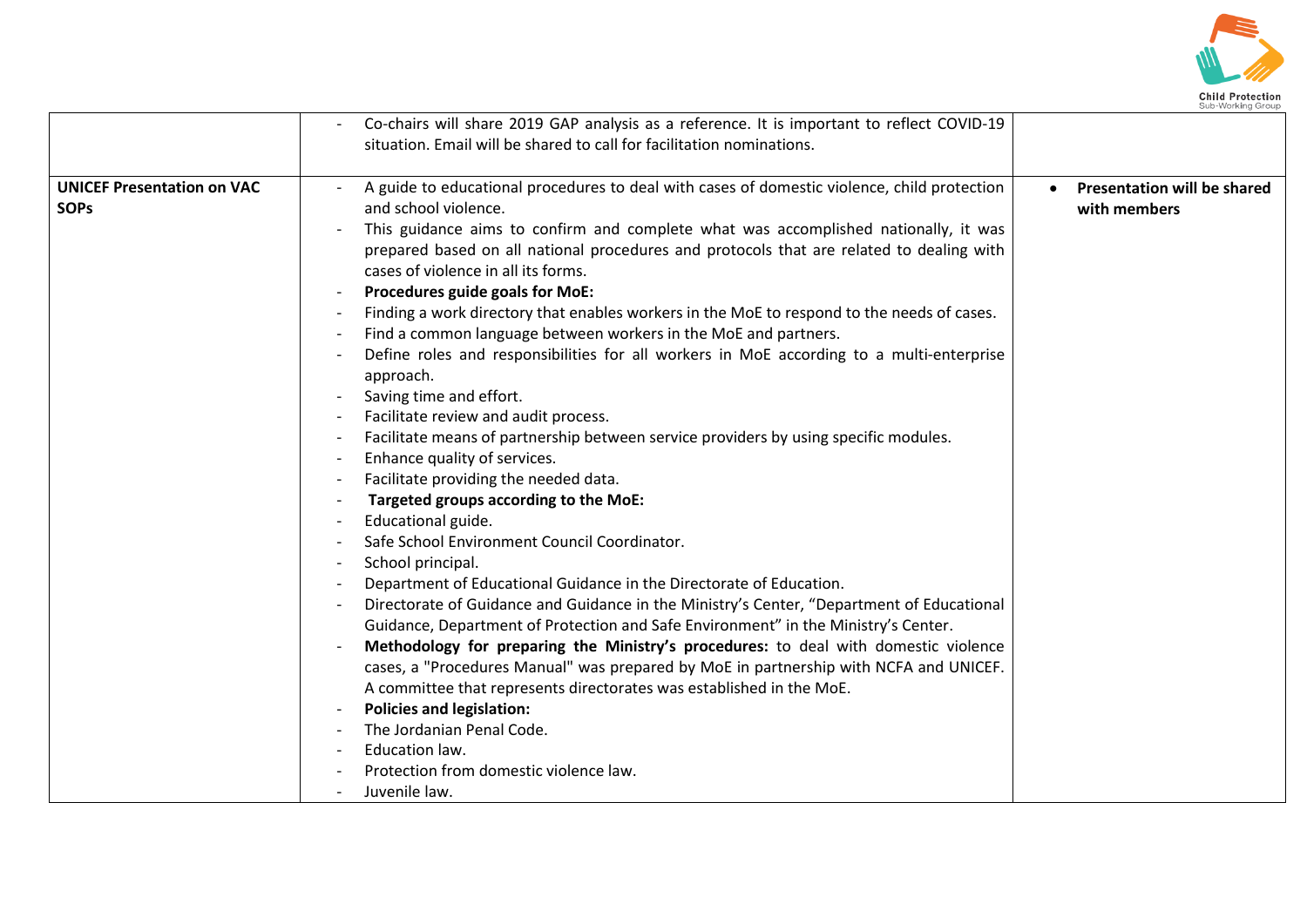

| Civil services system.                                                                      |
|---------------------------------------------------------------------------------------------|
| Student discipline instructions.                                                            |
| Functional codes of conduct for civil services employees.                                   |
| National Standard Operating Procedures.                                                     |
| Accreditation standards and quality control.                                                |
| There are paths of procedures for MoE employees.                                            |
| <b>Child protection cases categories:</b>                                                   |
| 1. Child protection during emergencies and crisis:                                          |
| Protecting children against armed activities.                                               |
| Unaccompanied and separated children.                                                       |
| Human trafficking.                                                                          |
| Birth records.                                                                              |
| Child marriage.                                                                             |
| 2. Child abuse cases inside or outside the family:                                          |
| Physical violence.                                                                          |
| Sexual violence.                                                                            |
| Psychological violence.                                                                     |
| Ignorance.                                                                                  |
| Educational service providers must take into consideration cases that need a legal          |
| notification to family protection directorate.                                              |
| Some of the cases that need immediate protection:                                           |
| If the violence is happening.                                                               |
| Using of weapons or sharp objects.                                                          |
| Perpetrator within the school environment.                                                  |
| Sexual abuse or suspect of sexual abuse.                                                    |
| Obvious physical injuries.                                                                  |
| Direct life threat.                                                                         |
| There are tracking procedures for dealing with domestic violence, child protection or       |
| violence in school at: the counseling and monitoring directorate, directorate of education, |
| schools, from a student to a student or from a student to a teacher in schools and from a   |
| teacher to a student in schools.                                                            |
| <b>Questions:</b>                                                                           |
| Q: is the MoE connected to a tracking system?                                               |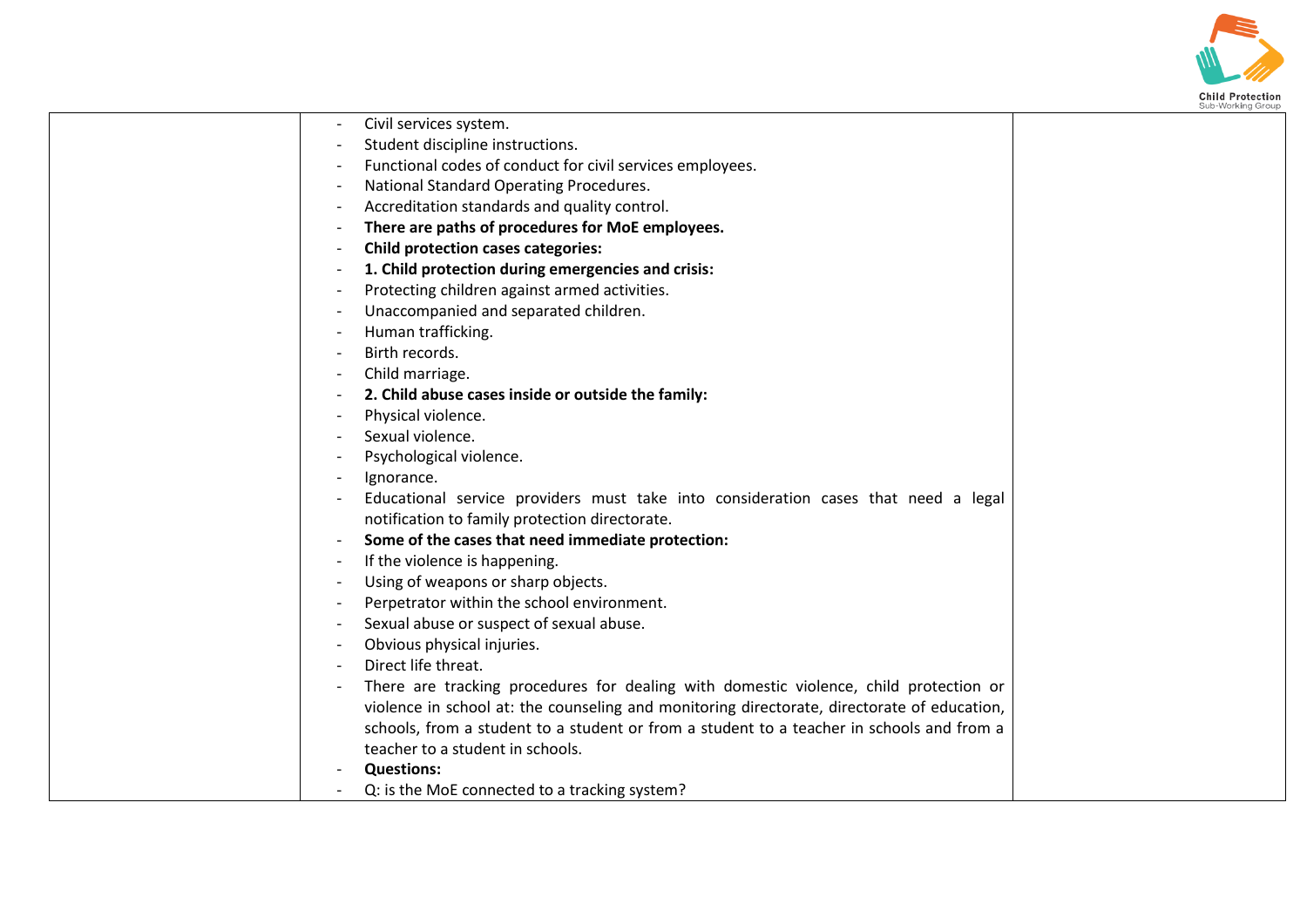

|                                                                       | Yes, the tracking system is connected to the MoE to make referrals easier.<br>Q: there is a fixed case management system in Family Protection Directorate, will you have<br>the same system in MoE?<br>In the future there will be a fixed system.                                                                                                                                                                                                                                                                                                                                                                                                                                                                                                                                                                                                                                                                                                                                                                                                                                                                                                                                                                                                                                                                                                                                                                                                                                                                                                                                                                                                                                                                                                                                                                               |
|-----------------------------------------------------------------------|----------------------------------------------------------------------------------------------------------------------------------------------------------------------------------------------------------------------------------------------------------------------------------------------------------------------------------------------------------------------------------------------------------------------------------------------------------------------------------------------------------------------------------------------------------------------------------------------------------------------------------------------------------------------------------------------------------------------------------------------------------------------------------------------------------------------------------------------------------------------------------------------------------------------------------------------------------------------------------------------------------------------------------------------------------------------------------------------------------------------------------------------------------------------------------------------------------------------------------------------------------------------------------------------------------------------------------------------------------------------------------------------------------------------------------------------------------------------------------------------------------------------------------------------------------------------------------------------------------------------------------------------------------------------------------------------------------------------------------------------------------------------------------------------------------------------------------|
| <b>WARCHILD Presentation on</b><br><b>Family Intervention Project</b> | The project aims to develop and evaluate a family-focused systemic approach in Hashmi,<br><b>Presentation will be shared</b><br>east Amman.<br>with members<br>It is for families who are identified as needing higher levels of support and families who<br>have multiple and complex challenges.<br>Way of working:<br>Community advisory board and local study advisors.<br>Participatory research and co-design principles.<br>Longitudinal- follow families over time<br>Rationale for Nurturing Family Intervention:<br>A nurturing family environment is essential for positive child development and wellbeing.<br>Various stressors in the family system influence individuals and relationships. Poverty,<br>intimate partner violence, and parental mental illness. Programs working at the individual<br>child level, while important, do not address complex family challenges. Systemic family<br>approaches are seldom conducted or evaluated.<br>Study design:<br>Phase 1: Formative Work Dec'20-Apr'21.<br>Phase 2: Case studies Jul-Oct 21.<br>Phase 3: Feasibility Study Jan - Sept'22.<br>Phase 4: Structural integration and dissemination.<br><b>Phase 1, Preliminary Qualitative Findings:</b><br>The most prominent "challenges" mentioned through the interviews pertained were<br>situational, and largely made up of structural barriers.<br>Support is limited and often offered by NGOs and CBOs, it is however still limited in<br>duration, targeting, and sustainability.<br><b>Social challenges:</b><br>Conservative Culture, Females restricted in movement, especially young girls. • Size of<br>families quite large. Some interviewees had 8 Children. • Opinion on discrimination and<br>stigma varies, some will say they didn't feel it at all while others will talk about it as quite |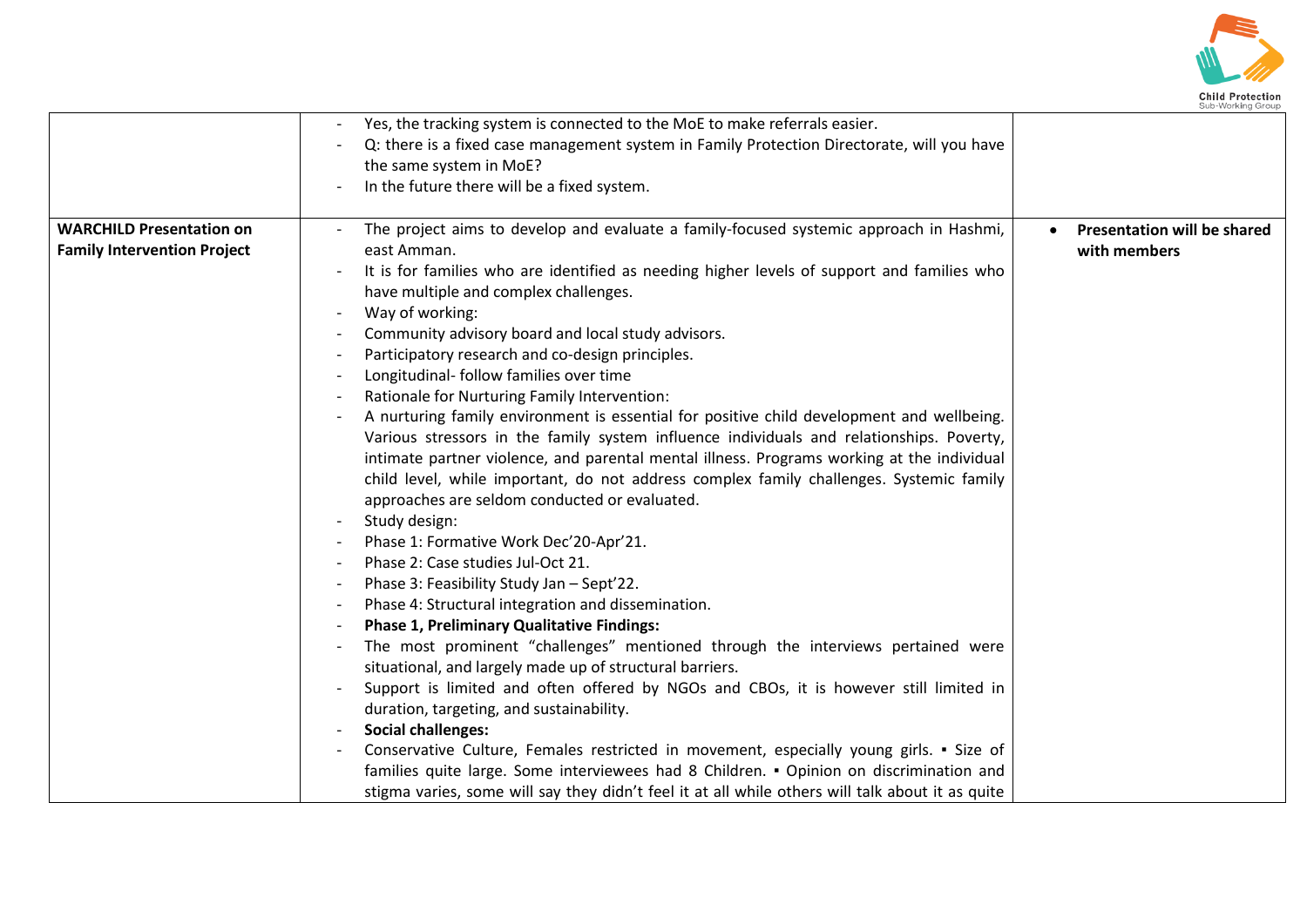

| traumatic. • Integration and belonging: The perception that they're guests within<br>community, even if experience is pleasant sometimes prevents families from growing roots<br>within community. |  |
|----------------------------------------------------------------------------------------------------------------------------------------------------------------------------------------------------|--|
| <b>MH</b> and Psychological Challenges:                                                                                                                                                            |  |
| Trauma: particularly within Iraqi and Syrian interviewees, but also within Jordanian families.                                                                                                     |  |
| $\triangleright$ Often repressed or not addressed in the right way, $\triangleright$ Parents try to shield their children                                                                          |  |
| from it, not always in the best way. • Shame: in general, but particularly within men, largely                                                                                                     |  |
| intertwined with gender-normative concepts pertaining to roles, inability to fulfill them, and                                                                                                     |  |
| not knowing how to deal with resulting frustration, and feelings of ineptitude. • Parents feel                                                                                                     |  |
| the need to shield their children from these difficulties, as such parents don't expect any                                                                                                        |  |
| kind of emotional or psychological support to come from their children. Except maybe for                                                                                                           |  |
| some of the older children. • Unsurprisingly, the more functional families found it a lot                                                                                                          |  |
| easier to take about these issues at length. • They also perceived each other as sources of                                                                                                        |  |
| support rather than distress. Isolation: Fear for safety of selves and family from the                                                                                                             |  |
| community. • In some cases, resulting from sense of shame and inadequacy. • Frequent                                                                                                               |  |
| mention of mental exhaustion or fatigue, • All of this resulting in pressure build up within                                                                                                       |  |
| families that less functional families would cope with negatively through a variety of                                                                                                             |  |
| behaviors including (but not limited to): $\triangleright$ Neglect of children, $\triangleright$ Early marriage, $\triangleright$ Child                                                            |  |
| Labor, $\triangleright$ Substance abuse, $\triangleright$ Family violence. $\blacksquare$ Exacerbated and compounded by COVID-<br>19.                                                              |  |
| Trends within more functional families:                                                                                                                                                            |  |
| Better communicators with one another, decision making, and planning takes happens on a                                                                                                            |  |
| collective or at least dual level between mother and father.                                                                                                                                       |  |
| Better coping strategies relying on communication, healthy processing of emotions through                                                                                                          |  |
| dialogue, artistic outlets, exercise, and reliance on healthy support figures and groups                                                                                                           |  |
| within the family, the extended family, and the community.                                                                                                                                         |  |
| Notions of patience, acceptance, and endurance largely intertwined with religious beliefs.                                                                                                         |  |
| <b>Community input:</b>                                                                                                                                                                            |  |
| There's a need to remind people that positive coping mechanisms exist and can help them                                                                                                            |  |
| better adapt to some of life's recurring challenges.                                                                                                                                               |  |
| Finding a way to talk to children and adolescents about the family's problems would be very                                                                                                        |  |
| helpful in relieving the stresses they feel.                                                                                                                                                       |  |
| CoVID presenting us with chance to be with our families, but they don't know what to do                                                                                                            |  |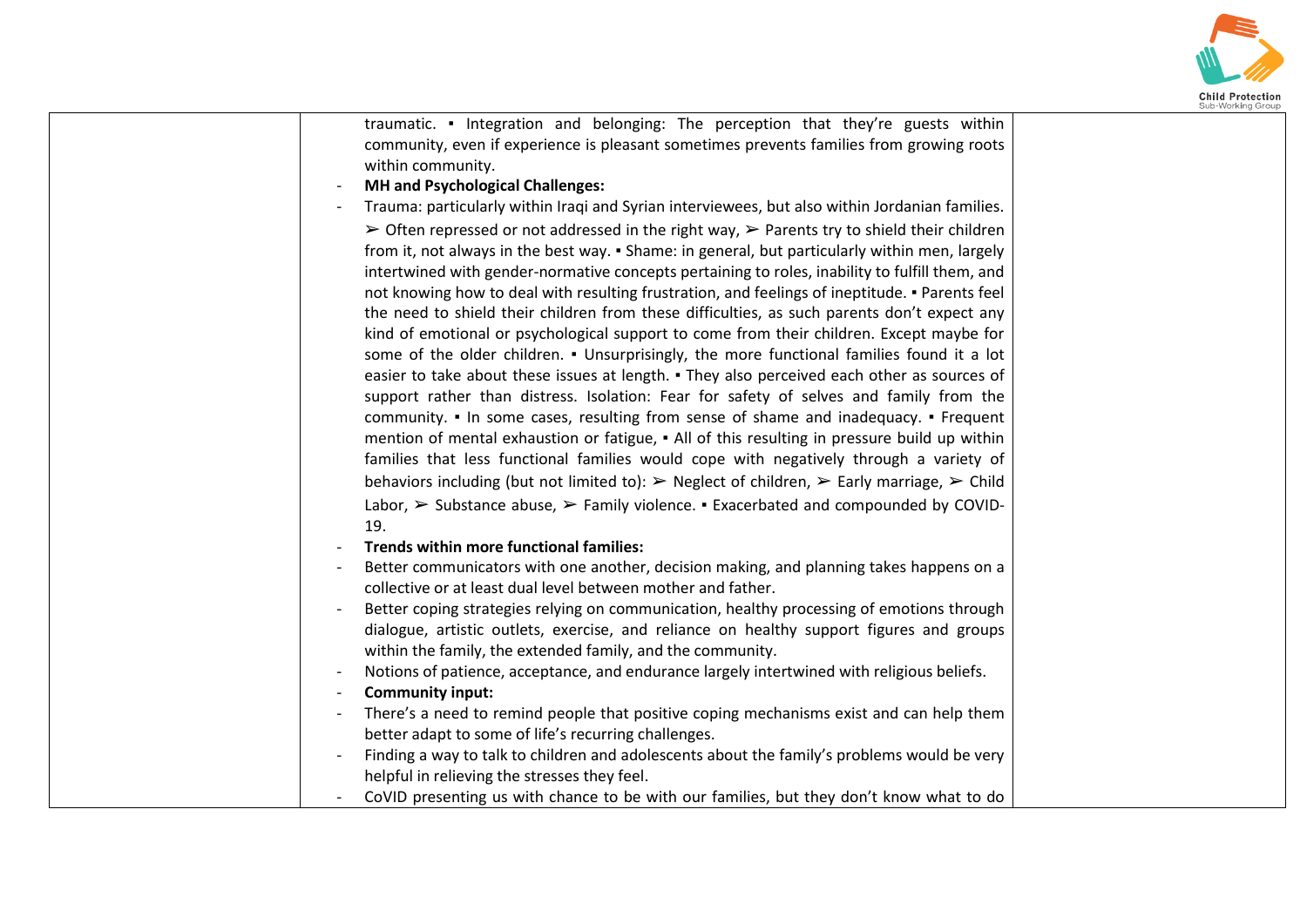

| together that is healthy and all-inclusive. Quality family time is something we need to work |  |
|----------------------------------------------------------------------------------------------|--|
| on.                                                                                          |  |
| <b>Proposed intervention rationale:</b>                                                      |  |
| Will focus on the internal family functioning and ability to support each other and work     |  |
| together, while considering the multiple and complex challenges that families are facing     |  |
| and their impact on individuals and the family system.                                       |  |
| Will make sure that counsellors are able to link families to services they need.             |  |
| Will make sure that we will acknowledge the challenges families are facing.                  |  |
| <b>Structure of intervention:</b>                                                            |  |
| Family systemic approach.                                                                    |  |
| Non-specialist facilitators.                                                                 |  |
| Trainer/supervisor will be licensed psychologist.                                            |  |
| 'Modular approach'.                                                                          |  |
| Core family component Different 'modules' or sets of sessions on relevant topics,            |  |
| depending on what family needs.                                                              |  |
| Long term outcome: "Reduced distress/dysfunction within the family system (individual &      |  |
| relational level)".                                                                          |  |
| Inputs needed in:                                                                            |  |
| Other relevant findings from experience from Hashmi context.                                 |  |
| Mapping of relevant actors.                                                                  |  |
| Approaching families and navigating the issue of adopting CP-focused negative coping         |  |
| mechanisms.                                                                                  |  |
| Guidance/resources/tactics/opinion on talking to adolescents about burdens experienced       |  |
| by family, without inducing stress.                                                          |  |
| <b>Questions and comments:</b>                                                               |  |
| Q: men are feeling ashamed is it because they don't have a job opportunity?                  |  |
| A: many reasons, one of them is lack of job, availability to preform and provide for their   |  |
| families and other factors like how to behave, traumas, etc.                                 |  |
| Comment: for CP cases like neglect, child marriage and child labor, we can link War Child    |  |
| with IMC to have referrals and get case management services.                                 |  |
| Comment: rapid needs assessment done by ICMC. Asked to have the presentation to              |  |
| provide a feedback before finalizing the needs assessment.                                   |  |
|                                                                                              |  |